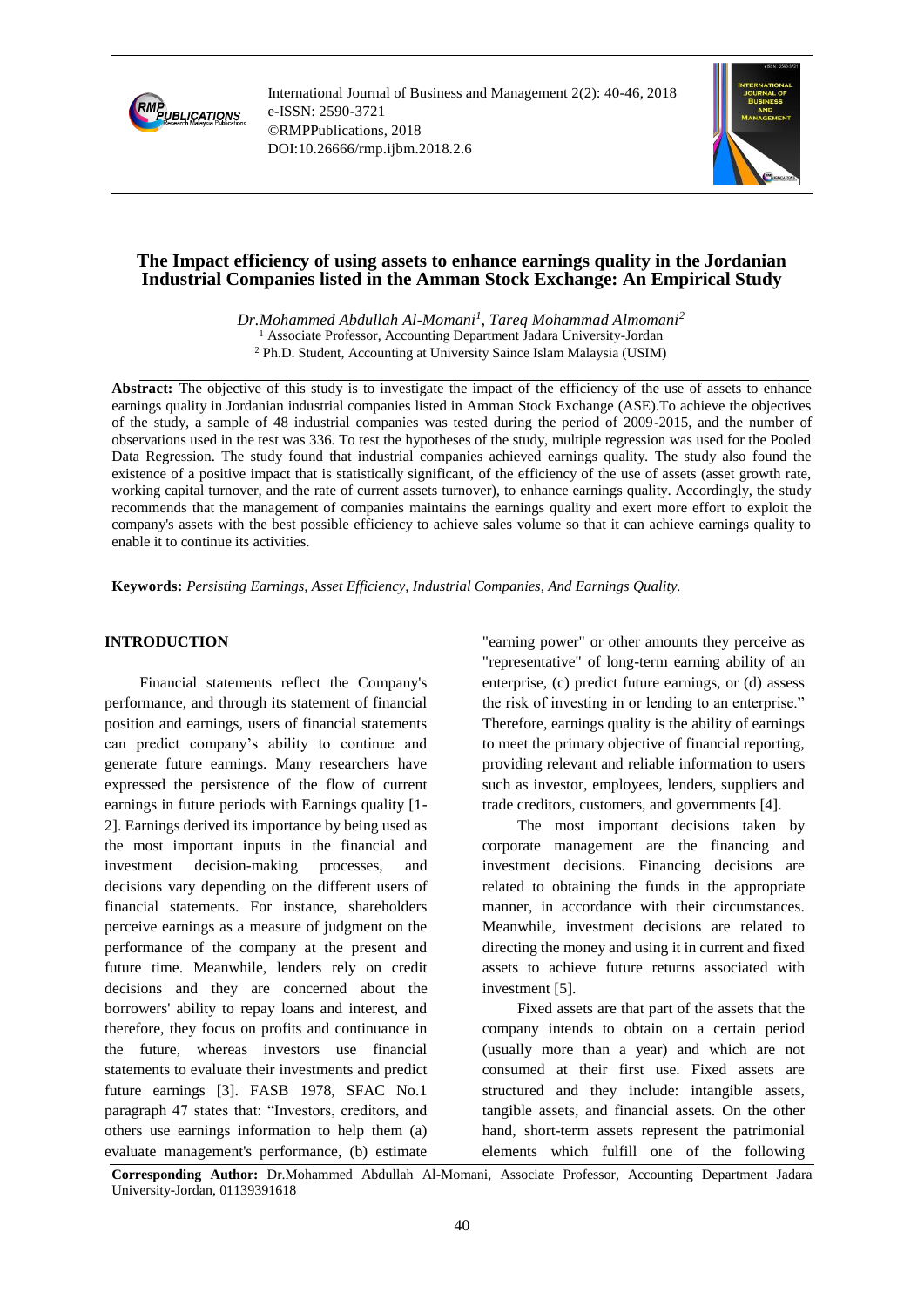characteristics: are bought or produced for own consumption or with the purpose of sale; are expected to be realized in not more than a year from the date of the balance sheet; are receivables afferent to the operational cycle; are found as cash or other equivalent of cash [6].

The company's survival and sustainability depend on the results of those decisions taken by the management. Therefore, corporate management seeks to achieve its strategic objective of maximizing the value of the company, which represents the economic justification for its continued economic activity [7]. Corporate managements seek to make their investment decisions achieve an increase in the expected return and increase in the value of the company.

Earnings management is among the important issues nowadays in the minds of investors, next to the issues of financial scandals and crises. The issue of earnings management occurred by the starting of the current century, where users' trust in financial reports declined, if not missed. Achieving persistence of earnings is considered to be one of the indicators of the success of the company's management. Accordingly, earnings quality is defined as earnings persistence, which means "the degree to which earnings performance persists into the next period." Benish and Vargus stated that "the quality of current earnings is the likelihood that the current earnings are sustainable in the future [8].

Managerial decisions are likely to contain information about earnings quality because managers make many decisions based on current and future profitability, and they arguably have the most precise and complete information about their firms' earnings quality and future profitability than other stakeholders. Therefore, to the extent that information asymmetry exists between managers and outsiders, earnings quality inferred from managerial decisions may provide incremental information to the existing empirical measures that are based on the information set of outside investors or the properties of the accounting numbers. Earnings quality gives a positive indication of the investment decisions, which is reflected by the efficiency of use of the company's fixed and current assets .

Corporate management may face a series of challenges, which necessitates that its investment decisions are carefully studied because the survival and sustainability of the company depend on the results of those decisions taken by it. Therefore, corporate management seeks to maximize the value

of the company, through the achievement of earnings and persistence of earnings, which is the outcome of the results of efficiency of management in the use of the assets of the company. Therefore, the present study attempts to investigate the impact of the efficiency of usage assets (measured by asset turnover rate, asset growth rate, working capital turnover rate, and current asset turnover rate) on the earnings quality of Jordanian industrial companies listed on Amman Stock Exchange (ASE) for the period from 2009 to 2015. The problem of the study can be formulated in answering the following question:

Is there an impact of the efficiency of using assets of the company (as measured by asset turnover rate, growth rate of assets, turnover of working capital and turnover of current assets) to enhance earnings quality in the industrial companies listed on ASE?

The importance of the study is that it discusses the efficiency of management in using the assets of the company. Also, the persisting earnings are important to investors, creditors, lenders, suppliers and other analysts, to help them to rationalize their economic decisions. Furthermore, profit information should accurately reflect the economic events that have taken place in the company, so as to reflect the stated operational performance of the company's profits, and give an indication of the operational performance of the future.

# **LITERATURE REVIEWS**

Most of the previous literature agrees that accounting earnings reported in financial reports are considered as the most important information for users of financial statements and serve as a summary of the company's business and its achievements during the financial period [9]. Earnings quality is realized when earnings reflect the company's operating performance and when it gives an indication of the company's future operating performance [10]. In addition, some researchers used the persistence of earnings as an indicator of their quality [11], and they pointed out that continuity indicates the extent to which current earnings are related to the future. We note that earnings persistence indicates how much of current earnings will persist into the future and continue from period to period. Since earnings are divided into cash flows and accruals, the quality of earnings means that cash flows are more than accruals. The quality of earnings reflects the ability of earnings to express that the real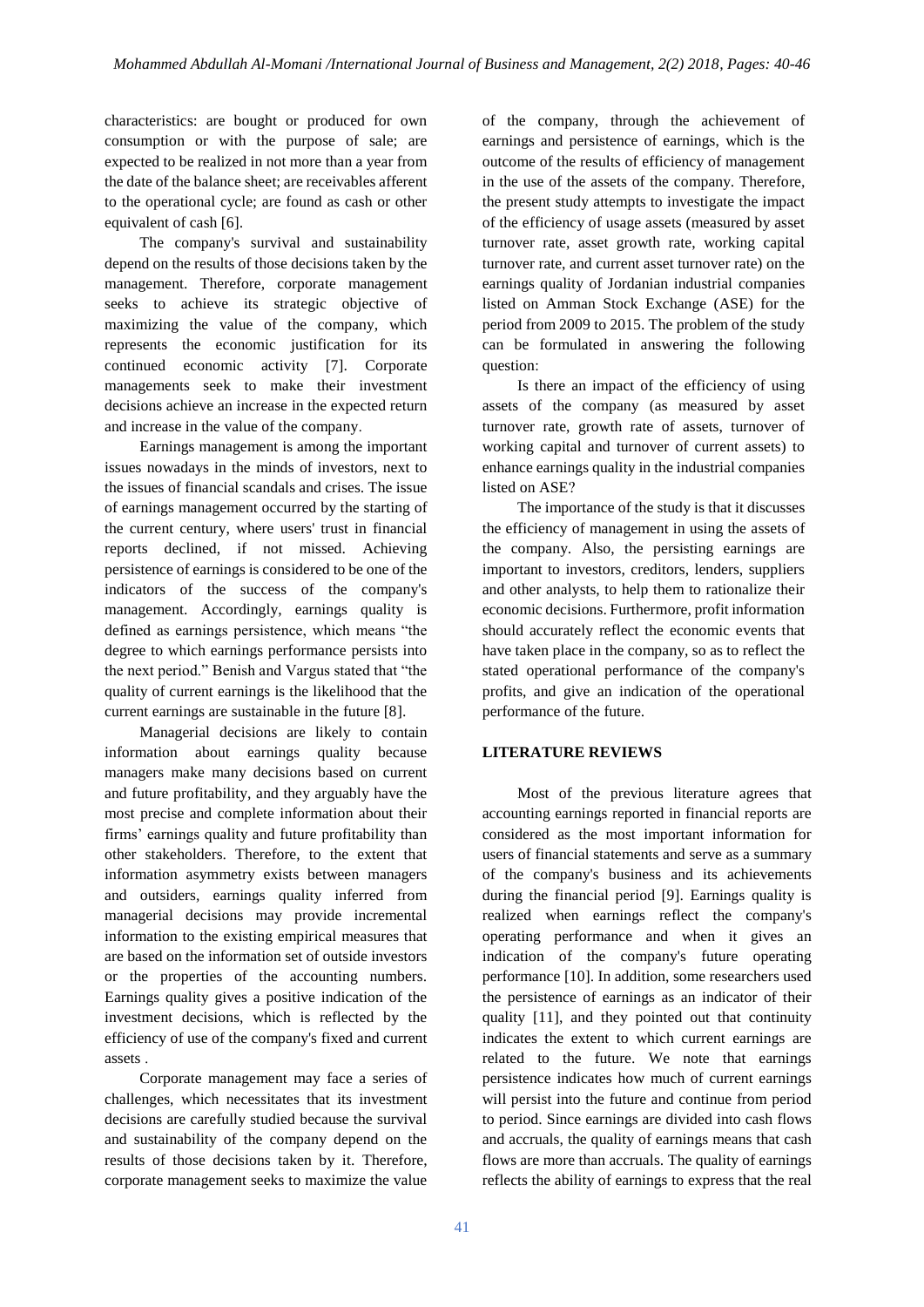earnings of the company are honest, and help financial analysts in the analysis of the current and future operating performance and value of the company. Therefore, the character of persistence of earnings is an attribute of quality [12].

Corporate governance is a system by which corporations are directed and managed. It specifies the relationship and distribution of rights and responsibilities among the providers of capital, the board, managers and other stakeholders (employees, consumer, the community and the state) of the corporation. The efficiency of management in using the assets of the company is accompanied by growth in sales and reflected on its performance. Here, growth in sales may be the result of growth in real investment in the company while high accruals reflect the state of growth in the company's activities. However, if there is an increase in accruals without being accompanied by growth in sales, then it is a sign of a decrease in efficiency in capital use or distortions in the accounting measurement, and the persistence of low earnings in companies with high accruals suggests problems in accounting measurement [13].

Earnings persistence is the extent to which current accounting earnings are related to future earnings [14]. Many studies have used earnings persistence as an indicator of their quality; they link current and future earnings, such as [12]. In this regard, if the persistence of cash flows is more than the persistence of accruals, it reflects the quality of earnings [2] [15]. Richardson et al. developed a model for measuring future earnings persistence by dividing earnings into their core components, which include cash flows and accruals [16]. The earnings quality indicators were divided into three main categories: earnings properties, investor responsiveness to earnings, and external indicators of earnings misstatements. However, the study could not reach a clear conclusion on the parameters of earnings quality because quality depends on the context in which it is judged. Earnings quality is also a function of the company's core performance indicators [17].

The results of several studies demonstrate that a relationship exists between the quality of earnings and management, and there are many things in common between the quality of earnings and management [18]. Also, Teets [19] describes quality of profits by the extent to which it reflected the economic performance of companies. In addition, Azoz et al. [20] found a significant positive relationship between board sizes and earning management.

-Darjezi, et al. [21] Suggested that working capital accruals, such as changes in accounts receivables and inventory, appear to contain important information about the earnings quality of firms and can help predict future return.

-Cristina Gaio and Lisboa Clara C. Raposo [22] showed a negative and statistically significant relation between corporate governance ratings and earnings quality rankings, suggesting that corporate governance and earnings quality are substitute mechanisms.

-Anjum et al. [23] Tested the impact of earnings management on the profitability of non-financial companies listed on Karachi Stock Exchange in Pakistan. The results show that earnings management has a negative impact on corporate profitability, as it reduces its credibility.

- A study by Hamdan [24] examined the factors that affect the quality of earnings of Jordanian industrial companies. The sample included 50 companies for the period of 2004-2009. The results of the study showed the high quality of the earnings of Jordanian companies. The outcomes also show an impact of the size of the company, debt contracts and the quality of audit on the quality of earnings.

-Naz et al. [25] tested the impact of the size of the company and the structure of capital on the management of earnings for the period of 2006-2010 for a sample of 75 companies from the industry of cement, sugar and chemicals in Pakistan. The results showed a negative impact between capital structure and earnings management, but there was no impact on the size of the company.

- Abu Ali, et al. [14] tested the effect of the quality of accounting earnings on the cost of equity. The study concluded that there is an impact of the quality of the accounting earnings in general on the cost of equity and the impact of accounting earnings characteristics separately on the cost of equity

# **METHODOLOGY**

The main objective of the present study is investigate the impact of the efficiency of the use of assets to enhance earnings quality in Jordanian industrial companies listed in Amman Stock Exchange(ASE). The study population comprises all industrial public shareholding companies listed on Amman Stock Exchange, which accounted to 68 companies at the end of year 2015. A number of conditions have been set for selecting the sample of the study: if all the data requiring calculating the variables were available, they were not merged or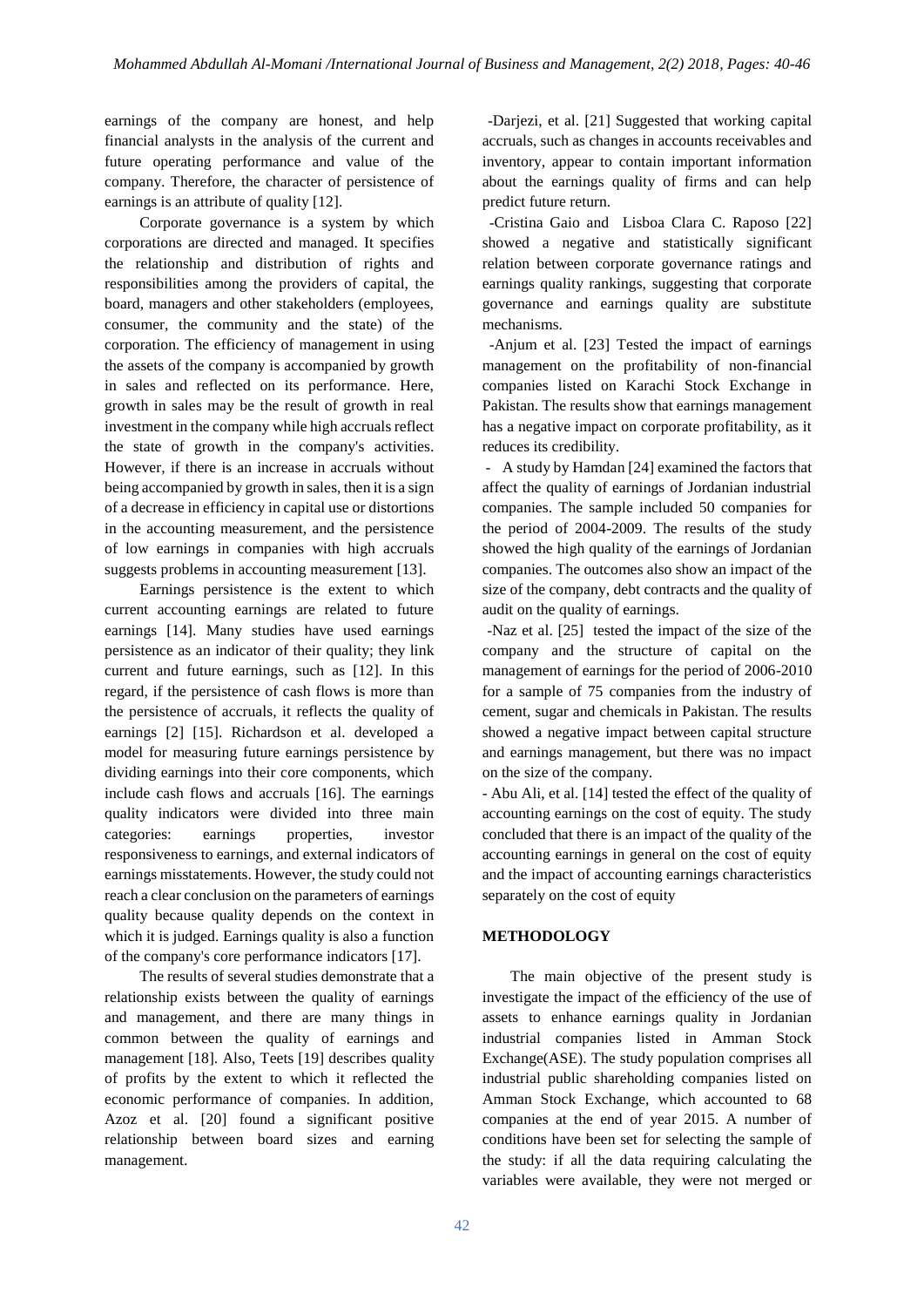stopped from trading during the study period (2009- 2015). The number of Jordanian industrial companies that met the requirements was 48. The data for the research purposes were extracted mainly from corporate annual reports.

#### **Research Hypotheses**

**H0:** There is no statistically significant impact of an efficiency of using the assets of the company (measured by Asset turnover rate, growth rate of assets, turnover of working capital and turnover of current assets) to enhance earnings quality in Jordanian industrial companies listed on ASE?

#### **Measurement of variables and the study model**

### **First: The dependent variable:**

The persistence of the accounting earnings variable, has been calculated based on the use of a form [16], through the division of earnings to the basic components which include cash flow, and accruals, according to the following equation:

$$
ROA_{i,t+1} = \gamma_{0,i} + \gamma_1 (ROA_{i,t} + TACC_{i,t}) +
$$
  
\n
$$
\gamma_2 (TACC_{i,t}) + \varepsilon_{i,t} ... (1)
$$

Where:

 $ROA_{i,t+1}$ : Rate of return on assets of the company (i) in the next year  $(t + 1)$ .

 $ROA_{i,t}$ : Rate of return on assets of the company (i) in the current year (t) (which is net profit divided by total assets).

 $\gamma_1$ : Persistence of cash flows.

 $\gamma_2$ : Persistence of accruals.

 $TACC_{i,t}$ : The total entitlements of the company (i) in the current year (t) are measured by the following equation:  $TACC_{i,t} = NI_{i,t} - CFO_{i,t}$ 

 $NI<sub>i,t</sub>$ : Net operating income of the company (i) in the current year(t).

 $CFO_{it}$ : Net operating inflows of the Company (i) in the current year (t).

According to Richardson's formula, earnings persisting was expressed next year from the rate of return on assets next year,  $ROA_{i,t+1}$ , This return is affected by earnings this year  $ROA_{i,t}$ , And the values of the coefficients  $\gamma_1, \gamma_2$  and, if assumed in the previous equation that  $(\gamma_2 - \gamma_1) < 0$ , in order to focus on the relative persistence of accruals, that estimate modified version of (1)in which cash flow component of earnings is replaced by earnings

performance,The equation can be expressed as follows:

$$
ROA_{i,t+1} = \rho_{0,i} + \rho_1(ROA_{i,t}) + \rho_2(TACC_{i,t}) + \varepsilon_{i,t+1} \dots (2)
$$

The equation (2) can be rewritten in term of persistence parameters in equation (1) as:

$$
ROA_{i,t+1} = \gamma_{0,i} + \gamma_1(ROA_{i,t}) + (\gamma_1 - \gamma_2)TACC_{i,t}) + \varepsilon_{i,t+1} ... (2)
$$

So  $(\rho_1 = \gamma_1)$ and  $\rho_2 = (\gamma_2 - \gamma_1)$ . This estimation provides a direct estimate of a value in equation (1) When the parameter value  $\rho_2$  is less than zero any negative value there will be persistence in the earnings, ie the persistence of cash flows greater than the persistence of accruals in earnings, and earnings so that high persistence is considered high-quality.

### **Study model**

The model can be formulated as follows:

$$
PE_{i,t+1} = \beta_0 + \beta_1 \text{GRWR}_{i,t} + \beta_2 \text{ATR}_{i,t} + \beta_3 \text{WGR}_{i,t} + \beta_4 \text{CAR}_{i,t} + \varepsilon_{i,t} \dots \dots \dots \dots \dots \dots \dots (1)
$$

**Table (1): indicates the methods andsymbol of measuring variables.**

| Type of<br>variable                                            | Variables&<br><b>Symbol</b>                       | <b>Method of calculation</b>                                          |
|----------------------------------------------------------------|---------------------------------------------------|-----------------------------------------------------------------------|
| Independent                                                    | Asset Growth<br>$Rate(GRWR_{it})$                 | Total Asset <sub>i.t+1</sub> – Total Ass<br>Total Asset <sub>it</sub> |
| Independent                                                    | Asset turnover<br>rate( $ATR_{it}$ )              | net sales <sub>it</sub><br>Average Total Asset <sub>it</sub>          |
| Independent                                                    | Working capital<br>turnover<br>rate( $WCR_{it}$ ) | net sales <sub>it</sub><br>Average Working capital <sub>it</sub>      |
| <b>Current Assets</b><br>Independent<br>Turnover( $CAR_{it}$ ) |                                                   | net sales <sub>it</sub><br>Average Total current Asset                |
| Dependent                                                      | Earnings<br>quality( $PE_{i,t+1}$ )               | Using Richardson model<br>(Richardson et al, 2005)                    |

#### **RESULTS AND DISCUSSION**

To examine whether data is appropriate for analysis and measurement and to ultimately achieve the objectives of the study, several tests had been carried out, such as normal distribution test, and multicollinearity test. Also, since VIF for all variables is not more than 5, no overlapping is available among variables [26].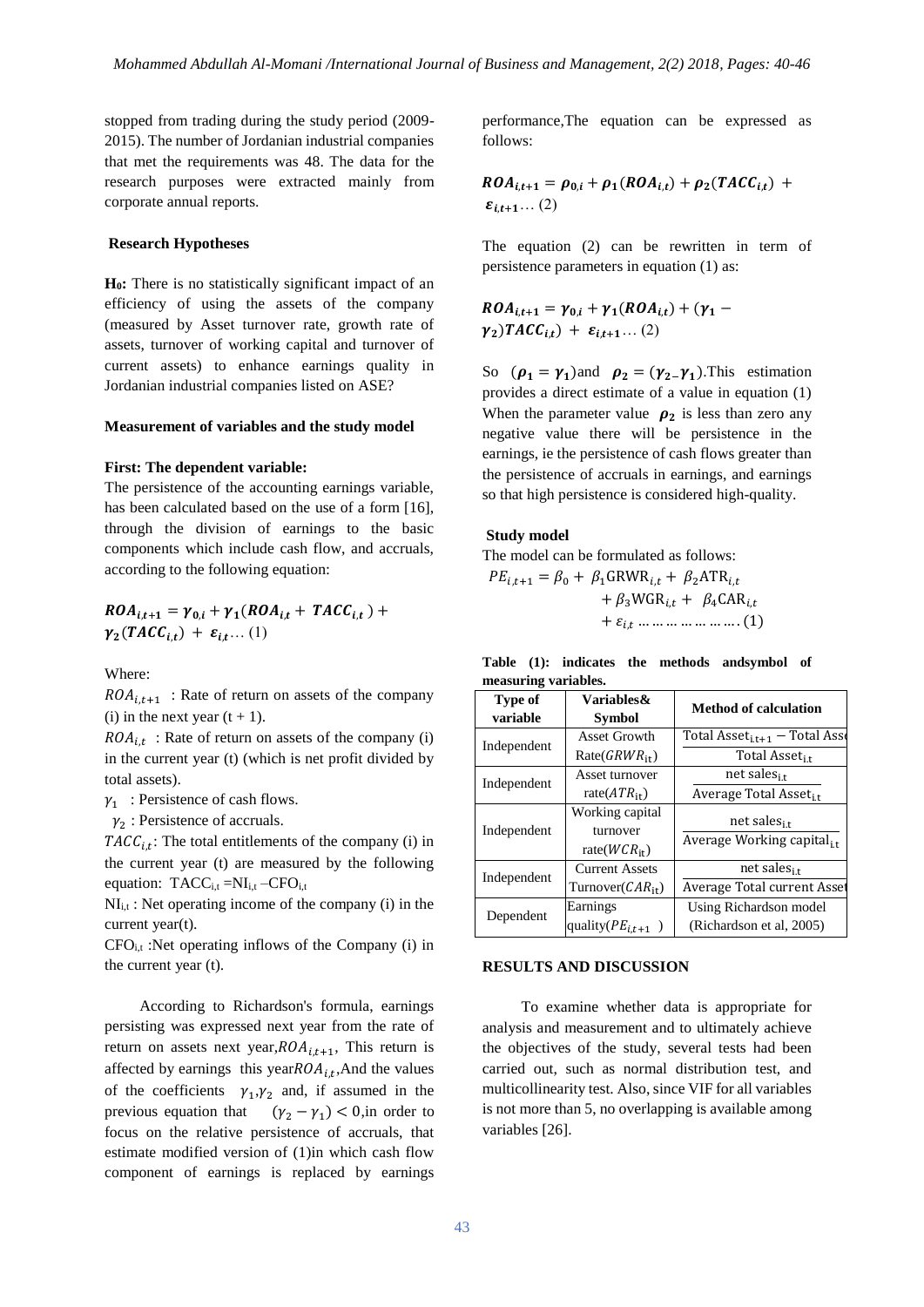#### **Descriptive statistics of the variables of the study**

The results shown in Table (2) demonstrate that the ( $\sqrt{GRWR}$ ) it) of the companies of the study sample reached 5% with a standard deviation 0.18. The results indicate that the highest growth rate was 114% and the lowest growth rate was -66%, while the value of intermediate growth rate was -0.4%, which is a negative ratio. This means that there is a difference in growth rates between companies. The researcher believes that growth is a desirable goal because it is an indication of the success of the company's performance and the expansion of its business and increase earnings.

 The results shown in Table (2) demonstrate that  $(\overline{[ATR]}$  it) in companies reached 0.62 times. This means that the average total assets of the study sample companies generate \$0.62 net sales per dollar invested in total assets. This shows that companies have not generated enough sales which commensurate with the volume of investment in their assets, and net annual sales do not reach their average assets. The results show that the average value of the assets was 0.58 and recorded the maximum turnover of assets of 2.20 once, zero time, and a minimum standard deviation of 0.395 .

 The results shown in Table (2) demonstrate that ( 〖WCR〗\_it) of the sample companies was 1.53 times. This means that the average working capital turnover of the study sample companies can generate \$1.53 net sales for each dollar invested in it. The maximum value was 21.40 times, and the minimum was -19.4. Also, the results show that some corporate departments did not have the operational capacity of working capital to generate sufficient sales that commensurate with the size of investment in it, or that their current liabilities exceed their current assets.

 The results showed in Table (2) demonstrate that  $(\llbracket \text{CAR} \rrbracket$  it) of the study's sample companies study reached 1.35 times. This means that the average current assets for sample companies generate \$1.35 net sales per dollar invested in their current assets. The results show that the intermediate value was 1.06 times, with the maximum turnover of 10.4 times, zero times in minimum, and a standard deviation of 0.95.

**Table (2): Statistical Description of Variables**

|                    | $GRWR_{it}$ | $ATR_{it}$ | $WCR_{it}$ | $CAR_{it}$ |
|--------------------|-------------|------------|------------|------------|
| <b>Mean</b>        | 0.005       | 0.62       | 1.531      | 1.35       |
| <b>Median</b>      | $-0.004$    | 0.58       | 1.56       | 1.06       |
| Max.               | 1.14        | 2.20       | 21.40      | 10.4       |
| Min.               | $-0.66$     | 0.000      | $-19.4$    | 0.000      |
| St.Dev.            | 0.18        | 0.395      | 1.61       | 0.95       |
| <b>Observation</b> | 336         | 336        | 336        | 336        |

#### **Hypotheses Testing**

The hypothesis tests the efficiency of the use of the company's assets for persistence of the earnings in the industrial companies. The multiple regression test for Pooled Data Regression was used to test the hypothesis. Table (3) shows that the calculated value of (F) is 6.728 with a significant value of (p-value  $=$ 0.0003) at a significant level of 5%. These results reject the null hypothesis and accept the alternative hypothesis, indicating a statistically significant impact on the efficiency of using the company's assets (as measured by asset turnover rate, growth rate of assets, turnover of working capital and turnover of current assets) to enhance earnings quality .

The results also showed that the value of Adjusted R^2equals 35.8%, which means that the change of 1% in the capital structure accounts for 35.8% of the change in the persistence of earnings, and this indicates that there is at least one impact of one of the indicators of asset-use efficiency whose contribution is clear in explaining the variance in the persistence of earnings ( $[PE]$  \_(i,t+1)). According to the results in Table (3), ( $\sqrt{\text{GRWR}}$  it,) ( $\sqrt{\text{ATR}}$ 〗\_it) and (〖WCR〗\_it) had a positive impact of statistical significance at a significant level of 5% in the persistence of earnings ( $[PE]$  (i,t+1)). Meanwhile, the results showed that the turnover of current assets ( $[CAR]$  \_it) has a positive impact of statistical significance at a significant level of 10%. The researcher believes that the management of industrial companies for the study sample generally used assets (fixed and current) positive efficiently in light of the difficult economic challenges they face to achieve persistence in their earnings. The result agreed with the study of Abdul Jalil (2014) with respect to the rate of asset turnover, and growth rate.

**Table (3): Results hypothesis test**

| Model 1                 | $PE_{i,t+1} = \beta_0 + \beta_4$ GRWR <sub>it</sub> |           |           |
|-------------------------|-----------------------------------------------------|-----------|-----------|
|                         | $+ \beta_5 ATR_{it}$                                |           |           |
|                         | $+ \beta_6 WGR_{i.t}$                               |           |           |
|                         | + $\beta_7$ CAR <sub>it</sub>                       |           |           |
|                         | + $\varepsilon_{i,t}$                               |           |           |
|                         | ß                                                   | т         | Sig.      |
| constant                | $-0.039$                                            | $-3.386$  | 0.001     |
| $GRWR_{it}$             | 0.176                                               | 3.23      | $0.002*$  |
| $ATR_{it}$              | 0.036                                               | 2.03      | $0.049*$  |
| $WCR_{it}$              | 0.018                                               | 2.70      | $0.01*$   |
| $CAR_{it}$              | 0.013                                               | 1.92      | $0.062**$ |
| $\mathbb{R}^2$          |                                                     | 0.421     |           |
| Adjusted $\mathbb{R}^2$ |                                                     | 0.358     |           |
| <b>F-Test</b>           |                                                     | 6.728     |           |
| p-value                 |                                                     | $0.0003*$ |           |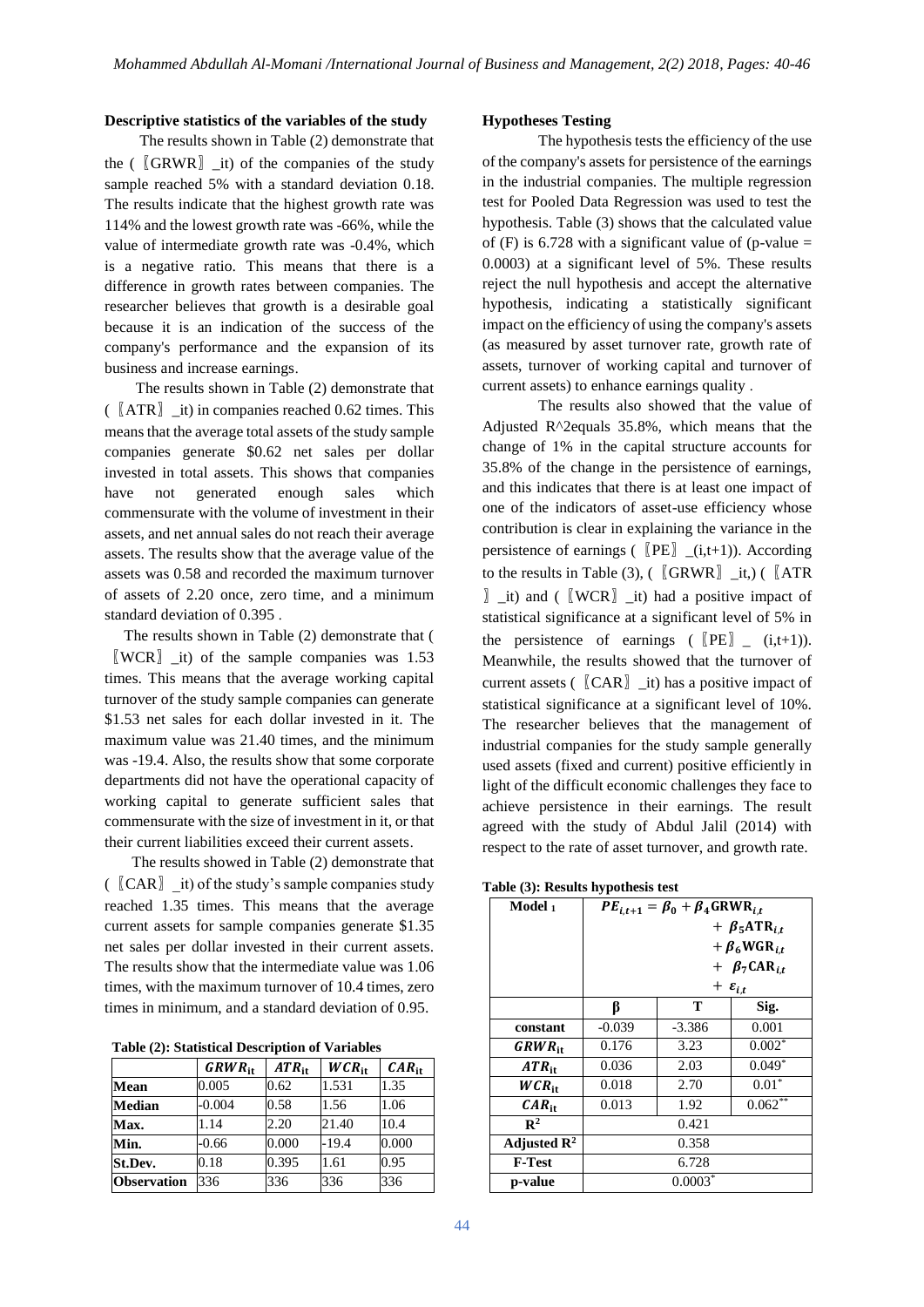| Durbin -                     | 1.669 |
|------------------------------|-------|
| Watson                       |       |
| *Sig. at $\alpha \leq 5\%$ . |       |

\*\*Sig. at  $\alpha \leq 10\%$ .

## **CONCLUSIONS**

The main objective of the study is to investigate the impact of the efficiency of using assets to enhance earnings quality in Jordanian industrial companies listed in Amman Stock Exchange (ASE) along the period from 2009 to 2015. Based on the data analysis and hypotheses testing, the study finds that ASE achieved the persistence of their earnings in the period from 2009 to 2015. The study also finds a positive impact of statistically significant indicators of the efficiency of the use of assets represented by the assets growth rate, working capital turnover, current assets turnover, and assets turnover rate, to enhance earnings quality .

One conclusion this study reaches is that there is a wide disparity between the industrial companies listed on ASE in achieving assets growth rate and asset turnover rate, many of which have a decline in rates. Moreover, there is a modest efficiency of the management of industrial companies in the use of the assets of the company, which was expressed in the assets turnover rate, working capital turnover, and current assets turnover rate. The recommendations for future research include examining other economic sectors such as the services and financial sector, using other models to measure the persistence of earnings, and including new variables in addition to what have been studied in order to expand the characteristics of the governing body in companies.

## **REFERENCES**

- [1] Richardson Scott, (2003)"Earnings Quality and Short Sellers", Accounting Horizons, Supplement, pp 49-61.
- [2] Sloan, R.; (1996). "Do Stock Prices Fully Reflect Information in Accrual and Cash Flows About Future Earnings"; The Accounting Review; Vol. 7; No. 3; pp. 289-315.
- [3] Bellovery, JodiL. Don E. Giacom., &Michael D.Akers., (2005) .Earnings Quality: Its Time to Measure and Report. The CPA Journal, pp: 32- 37.
- [4] Entwistle, G.M., Phillips, F., 2003. Relevance, reliability, and the earnings quality debate. Issues in Accounting Education 18 (1), 79-92.
- [5] Almiri, Mohamed Ali (2013), Modern Financial Management, First Edition, Dar Wael Publishing and Distribution, Amman-Jordan.
- [6] C. Caruntu, L. M. Lapadusi (2014): Reflection of the Economic Rate of Return in the Fixed Rate of Return in the Efficiency Use of the Fixed and Current Assets with Case Study in Mettalurgy. Metalurgija 53 (2014) 4, 668-672
- [7] Al-Zubaidi, Hamza Mahmoud (2008), Advanced Financial Management, Second Edition, Al-Warraq Publishing & Distribution, Amman- Jordan.
- [8] Beneish, M., Vargus, M., 2002. Insider training, earnings quality, and accrual mispricing. The Accounting Review 77, 755-791.
- [9] Barth, M, Cram, D. and Nelson, K., (2001), Accruals and the prediction of future cash flow. The Accounting Review, 76, 27-58.
- [10]Dechow P., and Schrand, C., (2004). Earnings Quality.The Research Foundation of CFA Institute
- [11] Altamuro, J, and Beaty, A.(2006).Do Internal Control Reform Improve Earnings Quality? Working Paper.www.ssrn.com.
- [12] Schipper, K. And Vincent, L. (2003). Earnings quality, Accounting Horizons, Vol. 17, supplement, P. 97- 110.
- [13]Richardson, S., Sloan, R., Soliman, M., and Tuna, I., (2006). The implications of accounting distortions and growth for accruals and profitability. The Accounting Review; 81,713- 743.
- [14]Abu Ali, Suzy, Al-Dubai, Mamoun, and Abu Nasar, Mohamed (2011), The Effect of earnings quality on the cost of Equity Using international financial reporting standards. Jordanian Journal of Business Administration, Volume 7, Issue 1, pp. 67-94.
- [15] Francis, J. LaFond, R. and Schipper, K. (2004), the market pricing of earnings quality.www. sssn.com.
- [16]Richardson, S., Sloan, R., Soliman, M., and Tuna, I., (2005). Accrual Reliability Earnings Persistence and Stock Prices, Journal of Accounting and .Economics, Vol. 39(2), P. 473- 485.
- [17] Dechow, P., Ge., W., and Schrand, C., (2010). Understanding Earnings Quality: A Review of the Proxies, Their Determinants and their Consequences. Journal of Accounting and Economics, Vol. 50 (2010), P. 344-401.
- [18]Lo, Kin. 2007, "Earnings Management and Earnings Quality," Sauder School of Business,